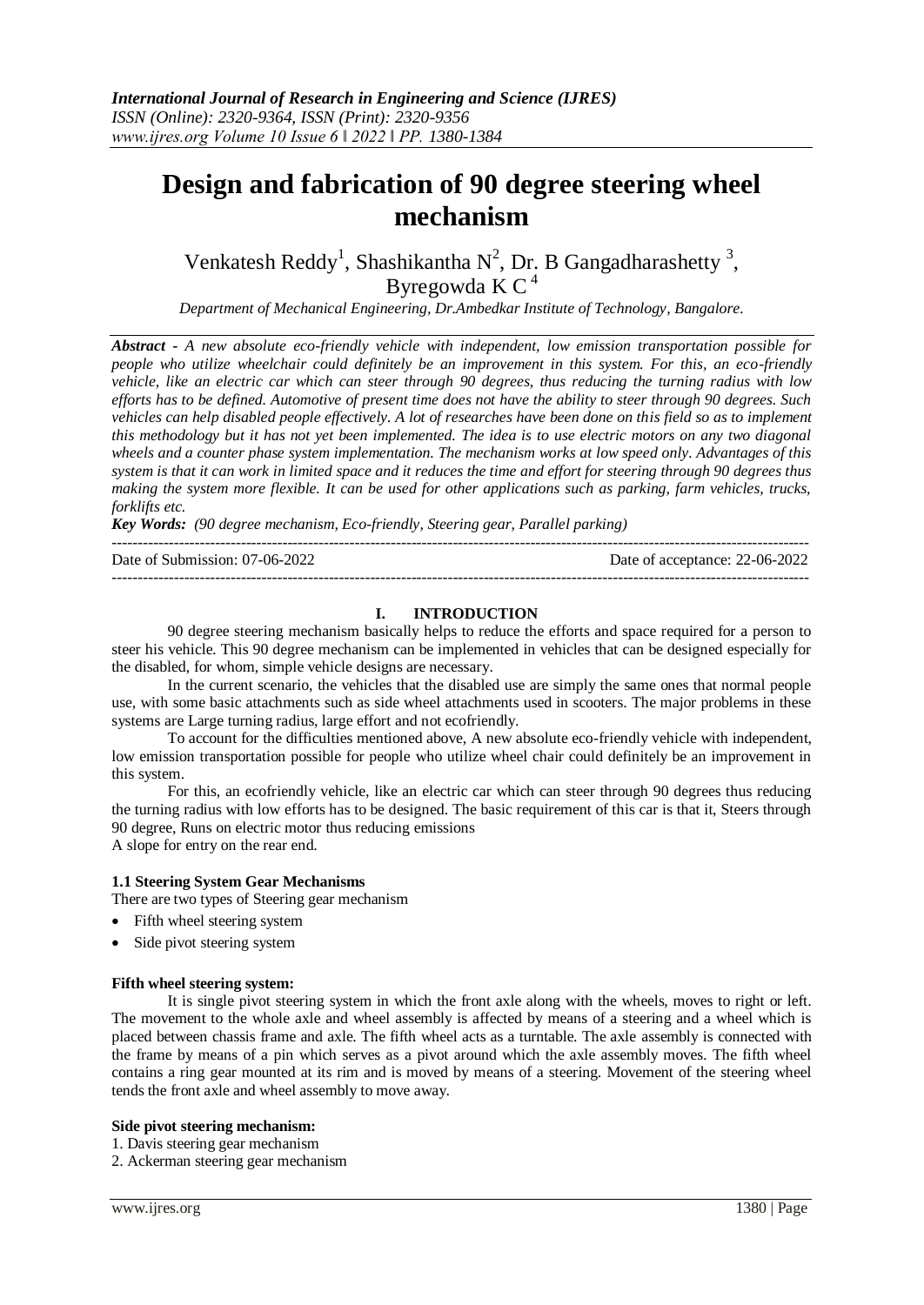The main difference between the two steering gear mechanisms is that the Davis steering has sliding pairs, whereas the Ackermann steering has only turning pairs. The sliding pair has more friction than the turning pair; therefore the Davis steering gear will wear out earlier and become inaccurate after certain time. The Ackermann steering gear is not mathematically accurate except in three positions, contrary to the Davis steering gear which is mathematically correct in all positions. However, the Ackermann steering gear is preferred to the Davis steering gear.

## **Davis Steering Gear:**

The Davis Steering gear has sliding pair, it has more friction than the turning pair, therefore the Davis Steering Gear wear out earlier and become inaccurate after certain time. This type is mathematically accurate.

## **Davis Steering System**

The Davis gear mechanism consists of a cross link KL sliding parallel to another link AB and is connected to the stub axles of the two front wheels by means of two similar bell crank levers ACK and DBK pivoted at A and B respectively. The cross link KL slides in slides in the bearing and carries pins at its end K and L. The slide blocks are pivoted on these pins and move with the turning of bell crank levers as the steering wheel is when the vehicle is running straight, the gear said to in its mid-position. The short arms AK and BL are inclined an angle 90+alpha to their stub axles AC and BD. The correct steering depends upon a suitab1e selection of cross-arm angle alpha, and is given by

tan  $(alpha) = b / 2l$ Where  $b=AB=distance$  between the pivots of front axles. , l=wheel base. The range of b / l is 0.4 to 0.5 hence angle alpha lies between 11.3 and 14.10.

## **Ackermann Steering Gear**

Ackermann Steering Gear has only turning pair. It is not mathematically accurate except in three positions. The track arms are made inclined so that if the axles are extended they will meet on the longitudinal axis of the car near rear axle. This system is called Ackermann steering.

The Ackermann steering gear mechanism consists of a cross link KL connected to the short axles AC and BD of the two front wheels through the short arms AK and BL, forming bell crank levers CAK and DBL respectively. When the vehicle is running straight, the crosslink KL is parallel to AB, the short arm AK and BL both make angle alpha to the horizontal axis of chassis. In order to satisfy the fundamental equation for correct steering, the links AK and KL are suitably proportioned and angle alpha is suitably selected. For correct steering

 $\cot$  (phi) – cot (theta) =  $\frac{b}{1}$ 

## **Ackermann Steering Gear**

The angles (ph)i and (theta) are shown in the Figure. The value of  $b / 1$  is between 0.4 and 0.5, generally 0.455. The value of cot (phi) – cot (theta) corresponds to the positions when the steering is correct. In fact there are three values of angle( theta) which give correct steering of the vehicle: first while it is turning to right, second while it is turning to left and third while it is running straight.

## **1.2 Objectives**

The aim is development of the specifications of the original 90 degree turning wheels for transverse parking project are outlined in this chapter. The development of suitable goals and specifications were crucial to the project's success as they guided both the design and aims of the project team. As part of the requirements of the project a number of goals were established to measure the success of the project. The primary goals were defined as the goals the group hoped to achieve a minimum for success. The main objectives of the project are - Better parking at home in narrow space and at multiplexes

- This type of car can be taken through traffic jam
- Car can be move easily
- Use of electrical drives to optimize power consumption.
- Maintenance is low.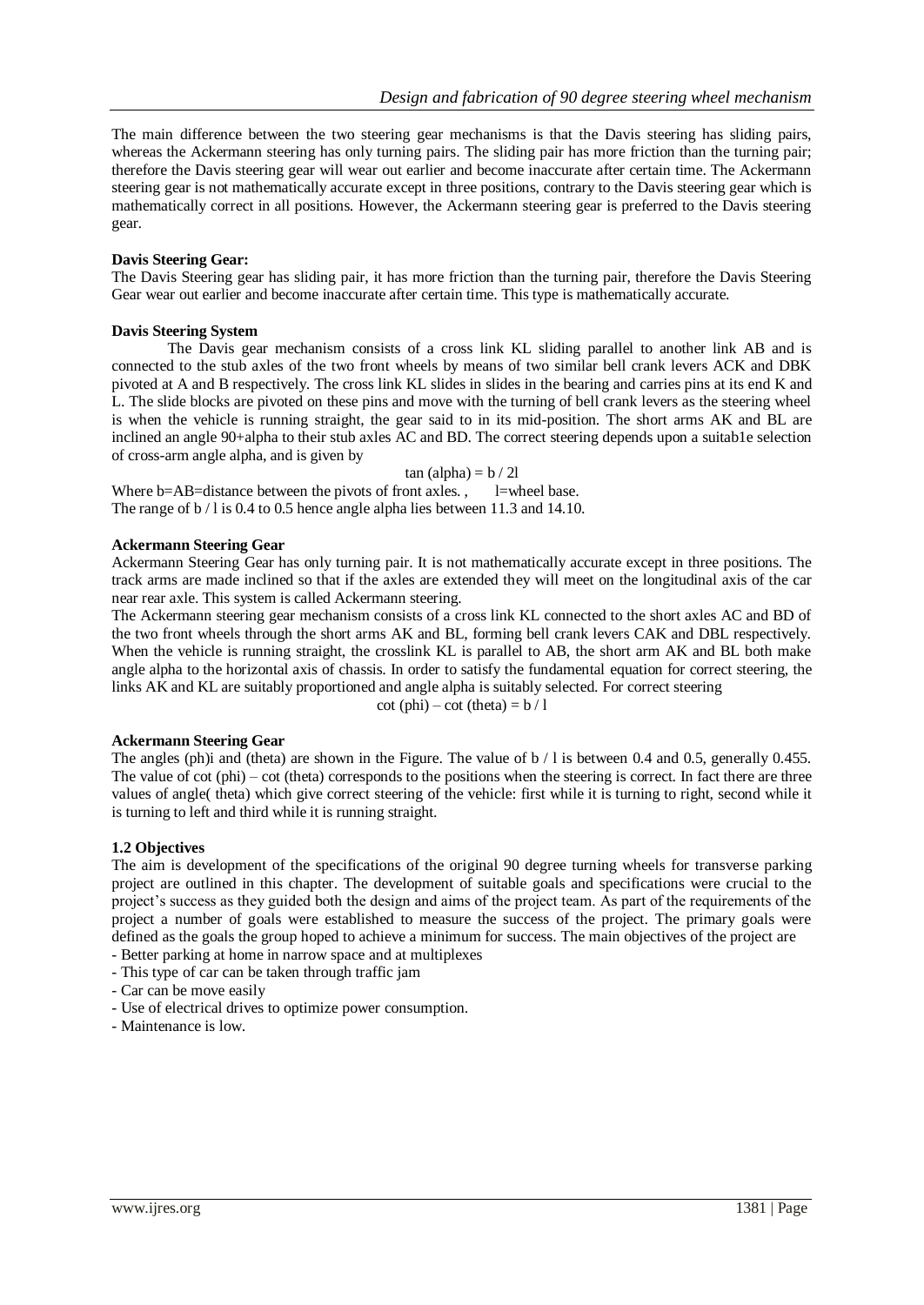## **2.1 Chassis**

#### **II. Functions of the components**



Aluminum (aluminum in American and Canadian English) is a chemical element with the symbol Al and atomic number 13. It is a silvery-white, soft, non-magnetic and ductile metal in the boron group. By mass, aluminum makes up about 8% of the Earth's crust, where it is the third most abundant element (after oxygen and silicon) and also the most abundant metal. Occurrence of aluminum decreases in the Earth's mantle below, however. The chief ore of aluminum is bauxite. Aluminum metal is highly reactive, such that native specimens are rare and limited to extreme reducing environments. Instead, it is found combined in over 270 different minerals.

Aluminum is remarkable for its low density and its ability to resist corrosion through the phenomenon of passivation. Aluminum and its alloys are vital to the aerospace industry and important in transportation and building industries, such as building facades and window frames.[ The oxides and sulfates are the most useful compounds of aluminum.

## **2.2 Bearing**



A bearing is a machine element that constrains relative motion to only the desired motion, and reduces friction between moving parts. The design of the bearing may, for example, provide for free linear movement of the moving part or for free rotation around a fixed axis; or, it may prevent a motion by controlling the vectors of normal forces that bear on the moving parts. Most bearings facilitate the desired motion by minimizing friction.

## **2.3 Pulley**



A pulley is a wheel on an axle or shaft that is designed to support movement and change of direction of a taut cable or belt, or transfer of power between the shaft and cable or belt. In the case of a pulley supported by a frame or shell that does not transfer power to a shaft, but is used to guide the cable or exert a force, the supporting shell is called a block, and the pulley may be called a sheave.

A pulley may have a groove or grooves between flanges around its circumference to locate the cable or belt. The drive element of a pulley system can be a rope, cable, belt, or chain.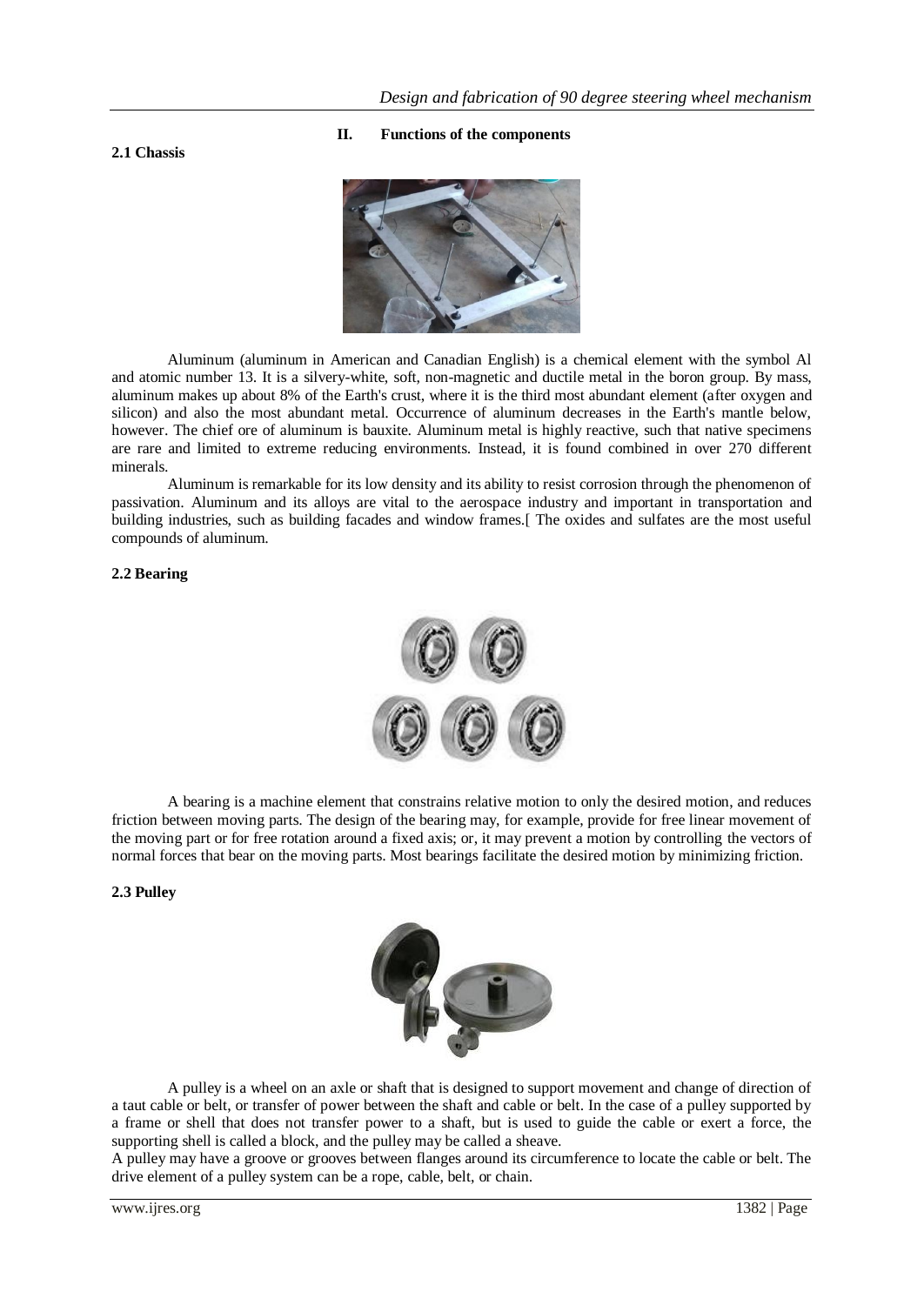## **2.4 Rubber belt**



A belt is a loop of flexible material used to link two or more rotating shafts mechanically, most often parallel. Belts may be used as a source of motion, to transmit power efficiently or to track relative movement. Belts are looped over pulleys and may have a twist between the pulleys, and the shafts need not be parallel.

In a two pulley system, the belt can either drive the pulleys normally in one direction (the same if on parallel shafts), or the belt may be crossed, so that the direction of the driven shaft is reversed (the opposite direction to the driver if on parallel shafts). As a source of motion, a conveyor belt is one application where the belt is adapted to carry a load continuously between two points. The belt drive can also be used to change the speed of rotation, either up or down, by using different sized pulleys.

### **2.5 Dc Motor**



A DC motor is any of a class of rotary electrical motors that converts direct current electrical energy into mechanical energy. The most common types rely on the forces produced by magnetic fields. Nearly all types of DC motors have some internal mechanism, either electromechanical or electronic, to periodically change the direction of current in part of the motor.

DC motors were the first form of motor widely used, as they could be powered from existing directcurrent lighting power distribution systems. A DC motor's speed can be controlled over a wide range, using either a variable supply voltage or by changing the strength of current in its field windings. Small DC motors are used in tools, toys, and appliances. The universal motor can operate on direct current but is a lightweight brushed motor used for portable power tools and appliances. Larger DC motors are currently used in propulsion of electric vehicles, elevator and hoists, and in drives for steel rolling mills. The advent of power electronics has made replacement of DC motors with AC motors possible in many applications.

## **2.6 DC Power Supply**